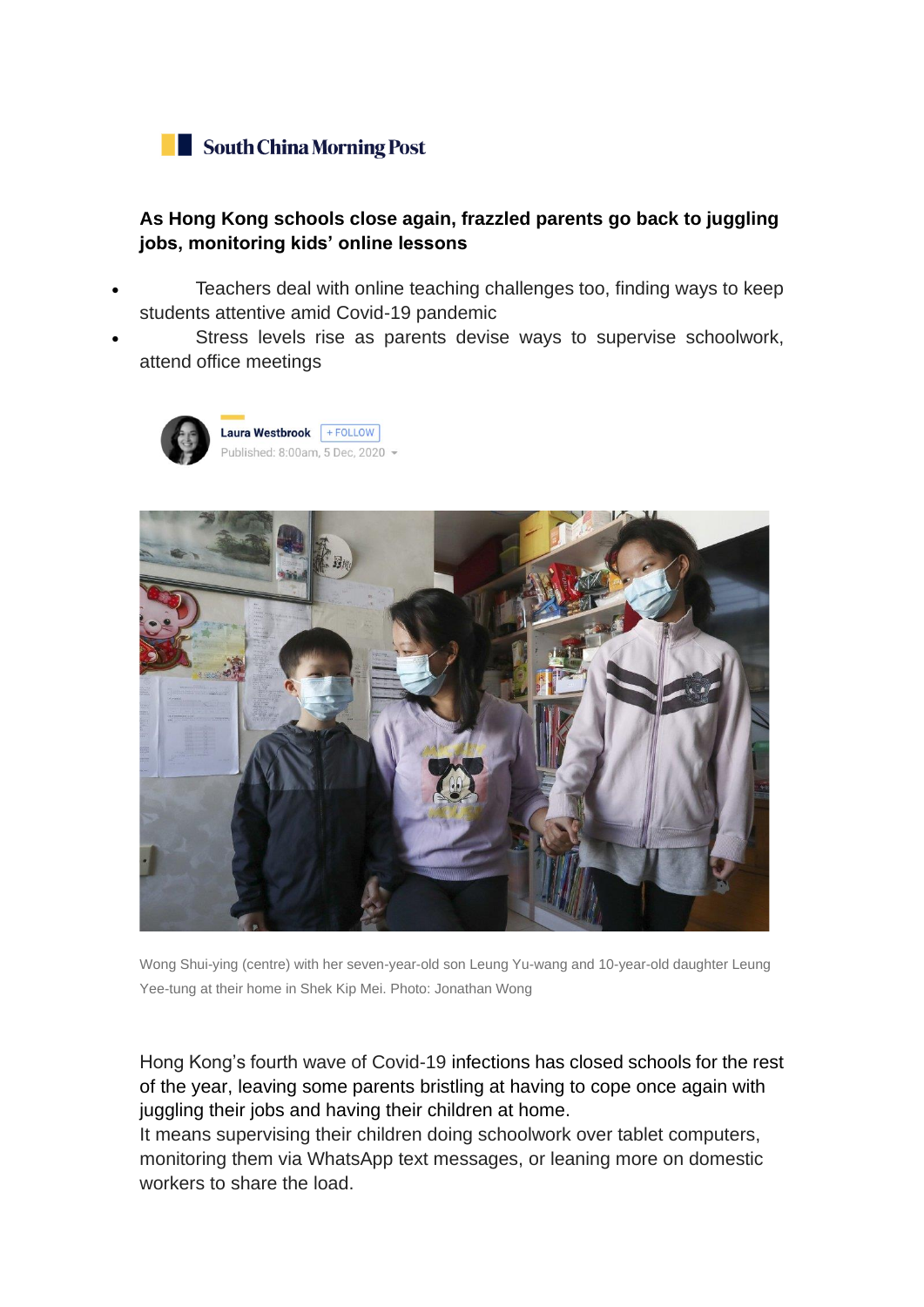Stay-at-home mother Wong Shui-ying, 43, says her 10-year-old daughter and seven-year-old son get frustrated being confined to their 300 square foot flat in a public housing estate in Sham Shui Po, and her daughter's schoolwork suffers when she stays home.

"I would like the kids to go to school," she says. "I am not that worried about the coronavirus, because I think their school does a good job cleaning the premises."



Working mother Mangie Wong (left) with her two daughters and mother. Photo: Handout

Hong Kong schools were first shut in early February after Covid-19 struck the city, then reopened in June. When a third wave of infections arrived in July, they were closed once again before reopening in September.

Hong Kong's two biggest teachers' unions agree the shutdown is needed, but an online petition has collected more than 1,500 signatures from parents urging the government to reconsider the suspension for kindergartens and nurseries.

They want the authorities to prioritise other options, including closing only schools affected by Covid-19 or those in neighbourhoods with a high number of infections.

Hong Kong has seen a surge in coronavirus infections, with more than 6,500 confirmed cases so far, and 111 fatalities.